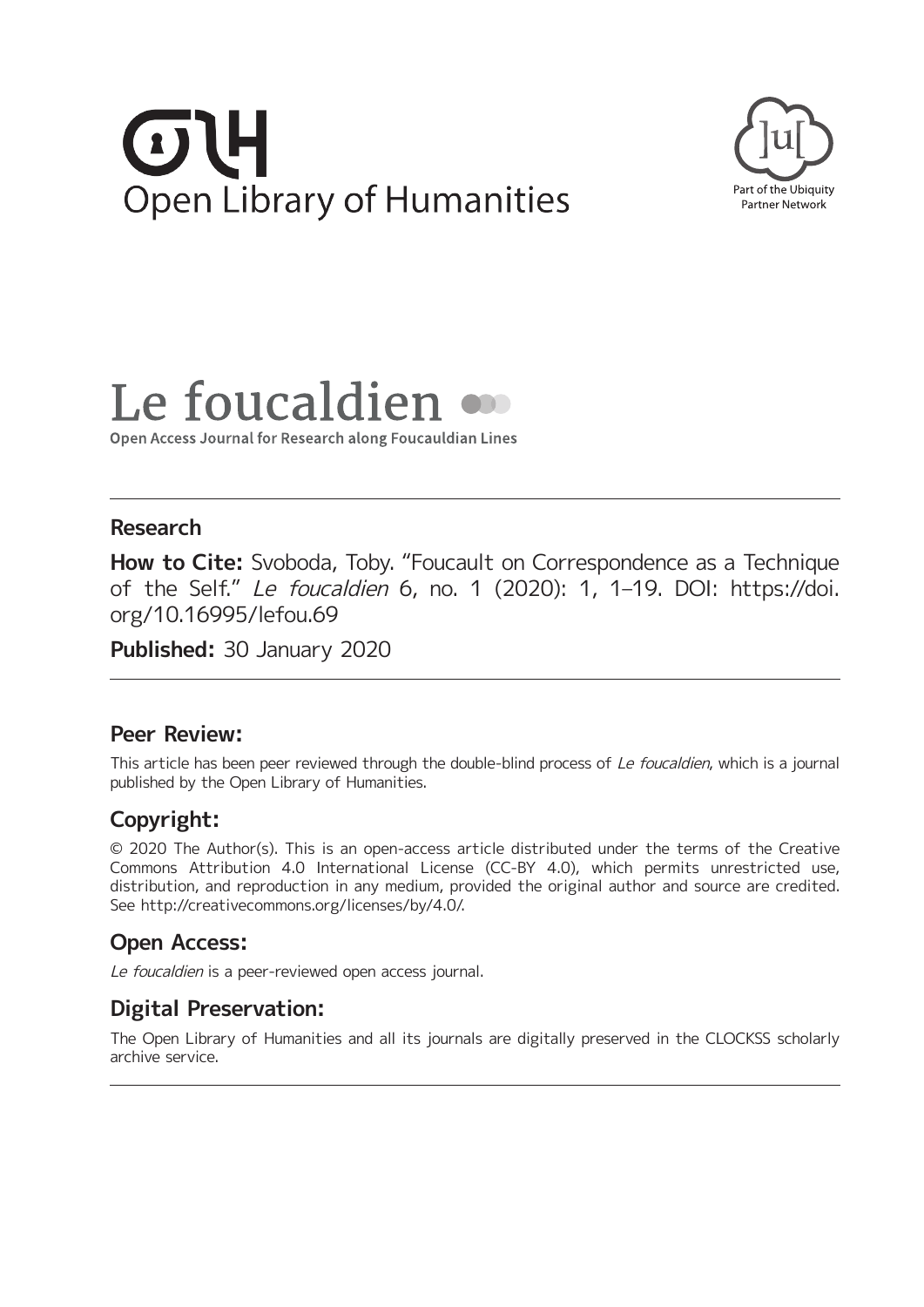Svoboda, Toby. "Foucault on Correspondence as a Technique of the Self." Le foucaldien 6, no. 1 (2020): 1, 1–19. DOI: <https://doi.org/10.16995/lefou.69>

#### **RESEARCH**

# Foucault on Correspondence as a Technique of the Self

Toby Svoboda Fairfield University, US [tsvoboda@fairfield.edu](mailto:tsvoboda@fairfield.edu)

This paper begins with a discussion of Foucault's examination of Seneca's epistles in his late essay, "Self Writing." I argue that Foucault offers an accurate and interesting account of the practices Seneca employs in his epistles pursuant to his art of living. This paper then considers Foucault's interpretation of Seneca's art of living as an aesthetics of existence. I argue that this interpretation is unsatisfactory, instead suggesting that Seneca's art of living is a plausible response to the problem of suffering. I close by arguing that such a conception of Seneca's art of living makes it relevant for present-day human beings, who, like Seneca, are subject to the problem of suffering.

**Keywords:** aesthetics of existence; care of the self; philosophy; seneca; writing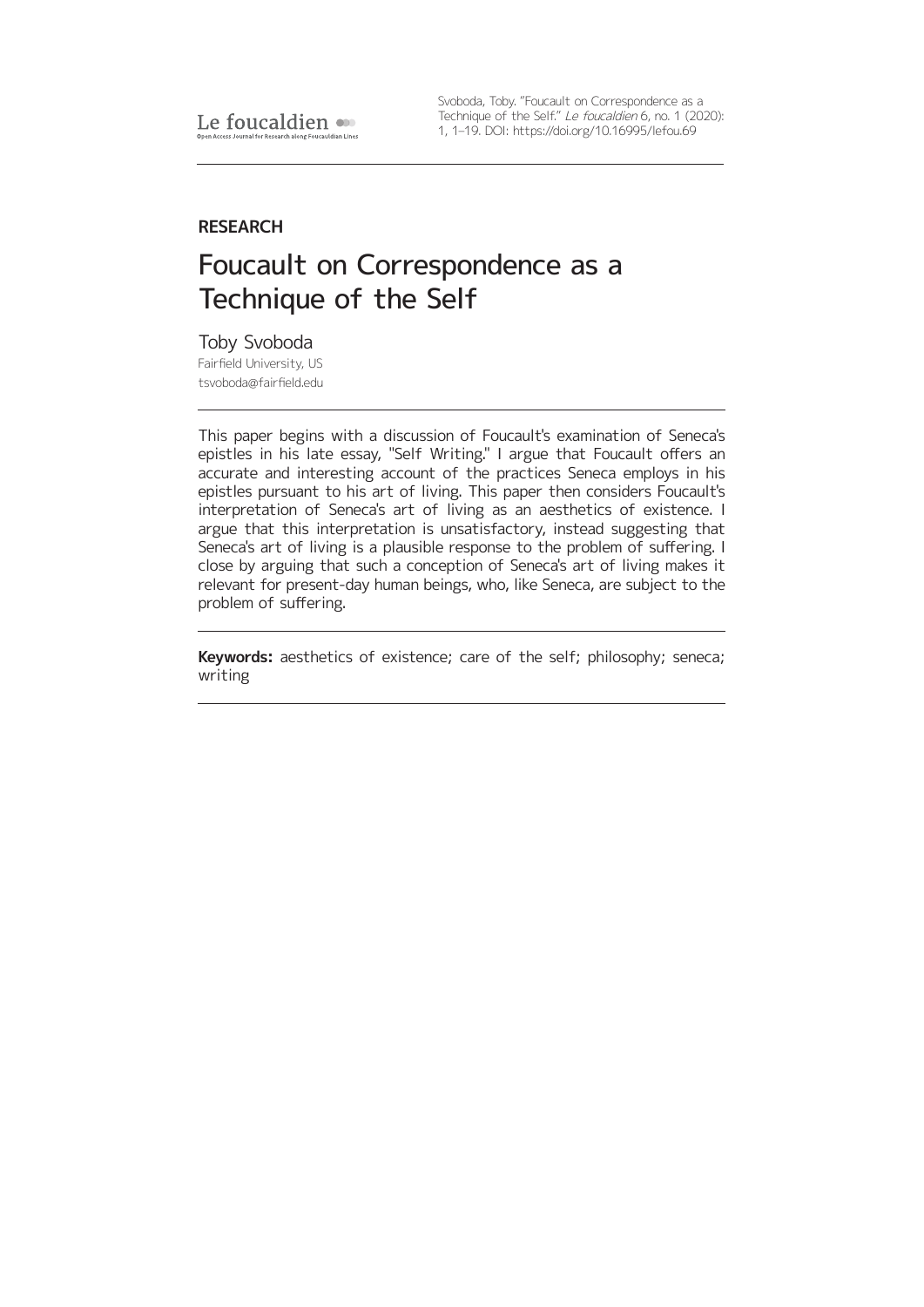In his later work,<sup>1</sup> Michel Foucault offers an interesting characterization of Greco-Roman philosophy as a tradition concerned primarily with "the care of the self" (*le souci de soi*) or "art of living" (*tekhne tou biou*). One sees this especially in the Pythagorean, Socratic, Stoic, and Epicurean schools. Foucault argues that all these traditions were concerned essentially with the constitution of the self rather than with theoretical speculation. As some have critically pointed out, $2$  Foucault interprets the art of living as an aesthetic enterprise, its goal being to produce a "beautiful" self capable of leaving beautiful memories to posterity. Whether appropriate or not, this unique interpretation of ancient philosophy deserves more attention. The purpose of this paper is to give a close reading of part of Foucault's late article, "Self Writing," showing how it relies on treating the art of living as an aesthetic phenomenon. There is not sufficient space here to consider whether that aesthetic interpretation adequately describes the Greco-Roman *tekhne tou biou* as a whole, so I close by considering whether that interpretation at least appropriately characterizes the figures and texts dealt with in "Self Writing." I conclude that Foucault's aesthetic interpretation does not capture the spirit of these texts and figures taken on their own terms, although it does offer an interesting point of access for present-day readers of those ancient sources.

#### **1. Foucault on Self-Writing**

In this particular article, originally published in 1983, Foucault claims that the act of writing was an important *askesis*, or "training of the self by the self," for those who practiced the art of living in late Greco-Roman philosophy. Although writing does not appear to have been an especially important *askesis* early on in this tradition, "the texts from the imperial epoch [the first two centuries CE] relating to practices

<sup>1</sup> Such as his three volumes of *The History of Sexuality* (esp. the third volume, *The Care of the Self*), his 1981–82 course of lectures at the Collège de France (published as *The Hermeneutics of the Subject*), his 1983 lectures delivered at Berkeley (first published as *Fearless Speech*), and numerous late interviews and articles.

<sup>2</sup> See Pierre Hadot, *Philosophy as a Way of Life*, trans. Michael Chase, ed. Arnold Davidson (Malden, MA: Blackwell, 1995), 206–213.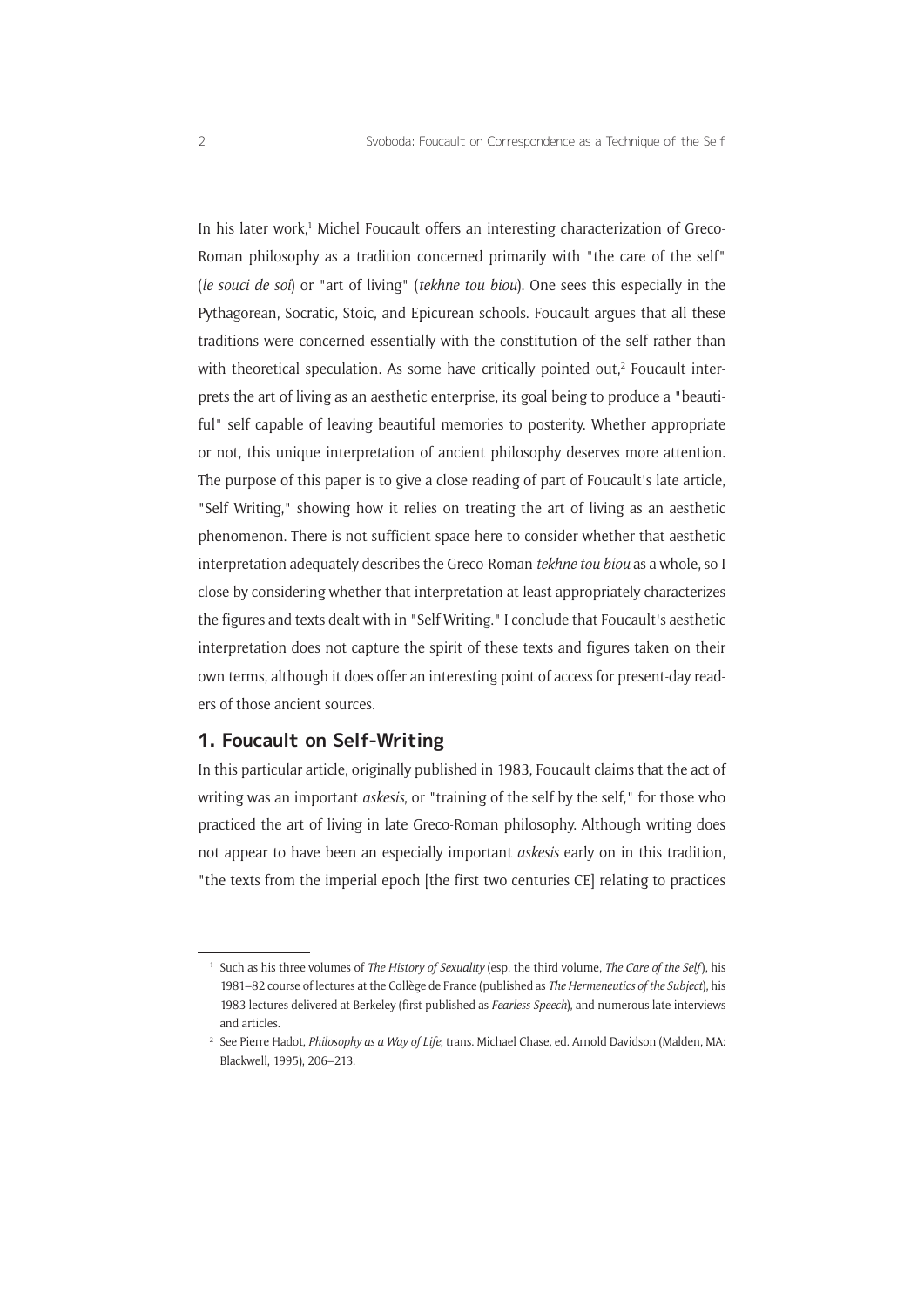of the self placed a good deal of stress on writing."3 This practice contributed to the primary goal of the *tekhne tou biou*, which was "the fashioning of accepted discourses, recognized as true, into rational principles of action."4 Writing for this purpose took two important forms. The first is the composition of *hupomnemata*, which were informal notebooks in which one freely wrote her thoughts, transcribed quotes from others, and recorded events and actions she had observed. The point was to use *hupomnemata* as aids to the art of living, to treat them as "material and a framework for exercises to be carried out frequently."5 In other words, *hupomnemata* "make one's recollection of the fragmentary *logos* transmitted through teaching, listening, or reading, a means of establishing a relationship of oneself with oneself, a relationship as adequate and accomplished as possible." *Hupomnemata* bring together these "scattered *logoi*."6 By letting one write, *hupomnemata* allow one to discriminate amongst various oral and written teachings, transcribing only what one deems of use to oneself and thereby avoiding being pulled in multiple directions by various schools of thought. This is an important step in beginning to cultivate oneself. Having these notebooks always near at hand served two functions. First, they helped one remain conscious of certain material, encouraging a daily life that honored the examples and maxims contained in them. Second, one could literally consult *hupomnemata*, whether for the sake of boosting one's own morale or of assisting one's deliberation concerning a practical dilemma. Hence, the purpose of *hupomnemata* was "nothing less than the shaping of the self."7

Although Foucault's treatment of *hupomnemata* is quite interesting, I want to focus on his consideration of philosophical correspondence among practitioners of the *tekhne tou biou* in the imperial period, which comprises the second half of "Self Writing." Foucault argues that the writing of epistles shares some similarities with the writing of *hupomnemata*, but the former go beyond the latter by

<sup>3</sup> Michel Foucault, "Self Writing," in *Ethics: Subjectivity and Truth*, trans. Robert Hurley et al., ed. Paul Rabinow (New York: The New Press, 1997), 208.

<sup>4</sup> Foucault, "Self-Writing," 209.

<sup>5</sup> Foucault, "Self-Writing," 210.

<sup>6</sup> Foucault, "Self-Writing," 211.

<sup>7</sup> Foucault, "Self-Writing," 211.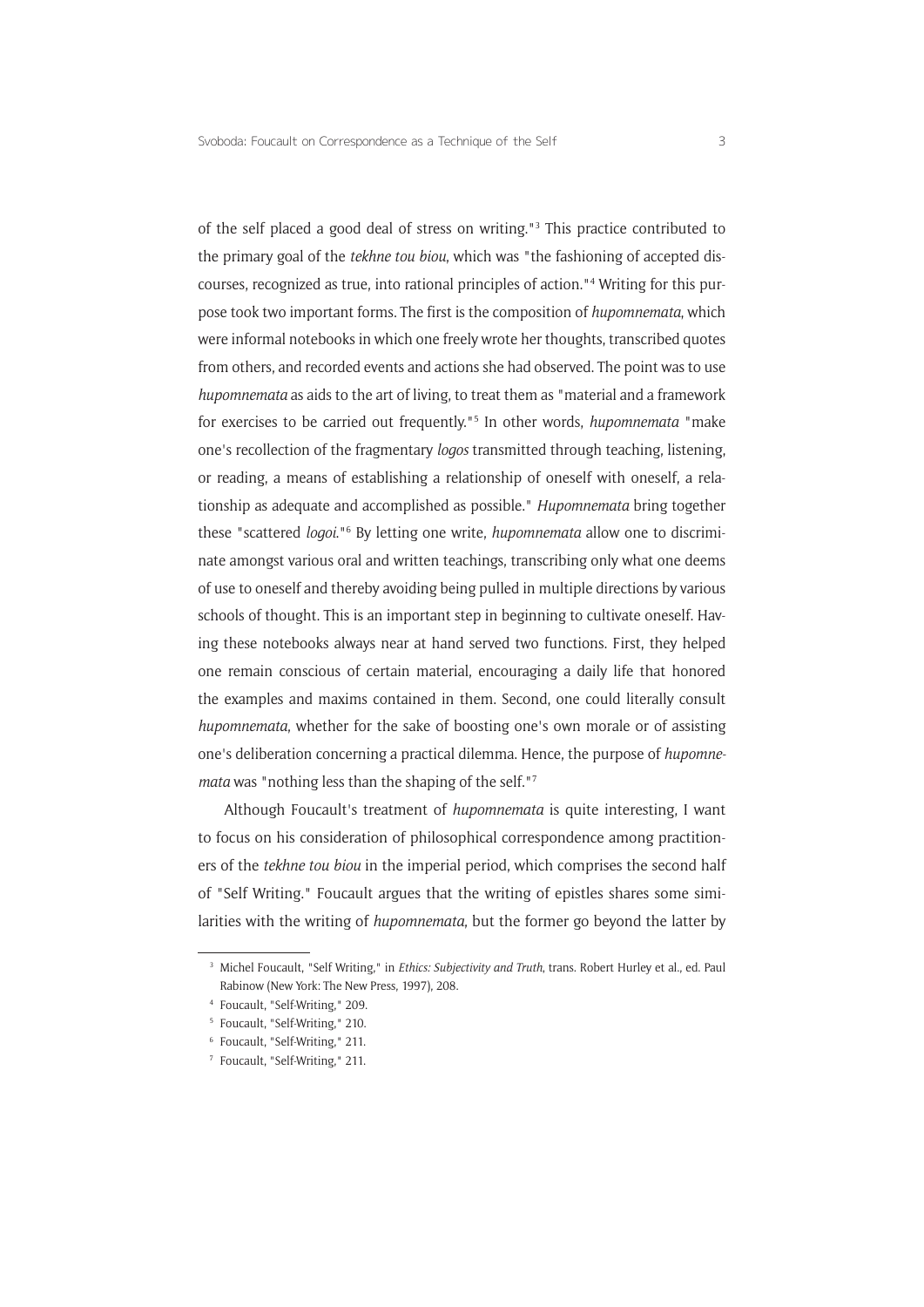involving another person with oneself in a very direct manner. In the act of writing such a letter, one brings "into congruence the gaze of the other and that gaze which one aims at oneself when one measures one's everyday actions according to the rules of a technique of living."<sup>8</sup> One observes this in Seneca's letters to Lucilius. As Foucault notes, Seneca kept two principles in mind while composing his letters: (1) one must train oneself throughout one's whole life, and (2) one needs the assistance of others in carrying out this project. The epistolary "technique of living" activates both these principles. In proffering philosophical advice to Lucilius, Seneca also works toward his own self-improvement, because he must write well in order to be of service to his younger friend. Foucault compares this to "soldiers in peacetime practicing the manual of arms," because the counsel Seneca offers Lucilius may become relevant in the future for Seneca himself.<sup>9</sup> Foucault cites letter 99, which is a copy of a letter sent to Marullus on the occasion of the latter's son's death. Seneca offers Marullus "logical arms" by which he might guard against unbecoming sorrow. Seneca reminds Marullus of the tenets of the Stoic school, attempting to convince him that death is not a tragedy, that one should retain self-mastery in the face of capricious misfortune, and that this might be achieved through specific ethical practices, such as meditation and memorization. While this guidance is meant to help Marullus, Foucault argues that it is also meant to help Seneca and Lucilius. Whereas the epistle serves as *consolatio* for Marullus, attempting to help cure him of his sorrow, it serves as a *praemeditatio* for the other two, letting them practice for future misfortunes in the hope that they might face future perceived difficulties with courage and philosophical self-mastery.10 Hence, principle (1) is activated for Seneca in the case of letter 99, because in consoling his friend he also reminds himself what kind of person one should be, reflects on possible obstacles to achieving such a care of the self, and mentally prepares himself by reciting helpful advice to another.

<sup>8</sup> Foucault, "Self-Writing," 221.

<sup>9</sup> Foucault, "Self-Writing," 215.

<sup>10</sup> Foucault, "Self-Writing," 215.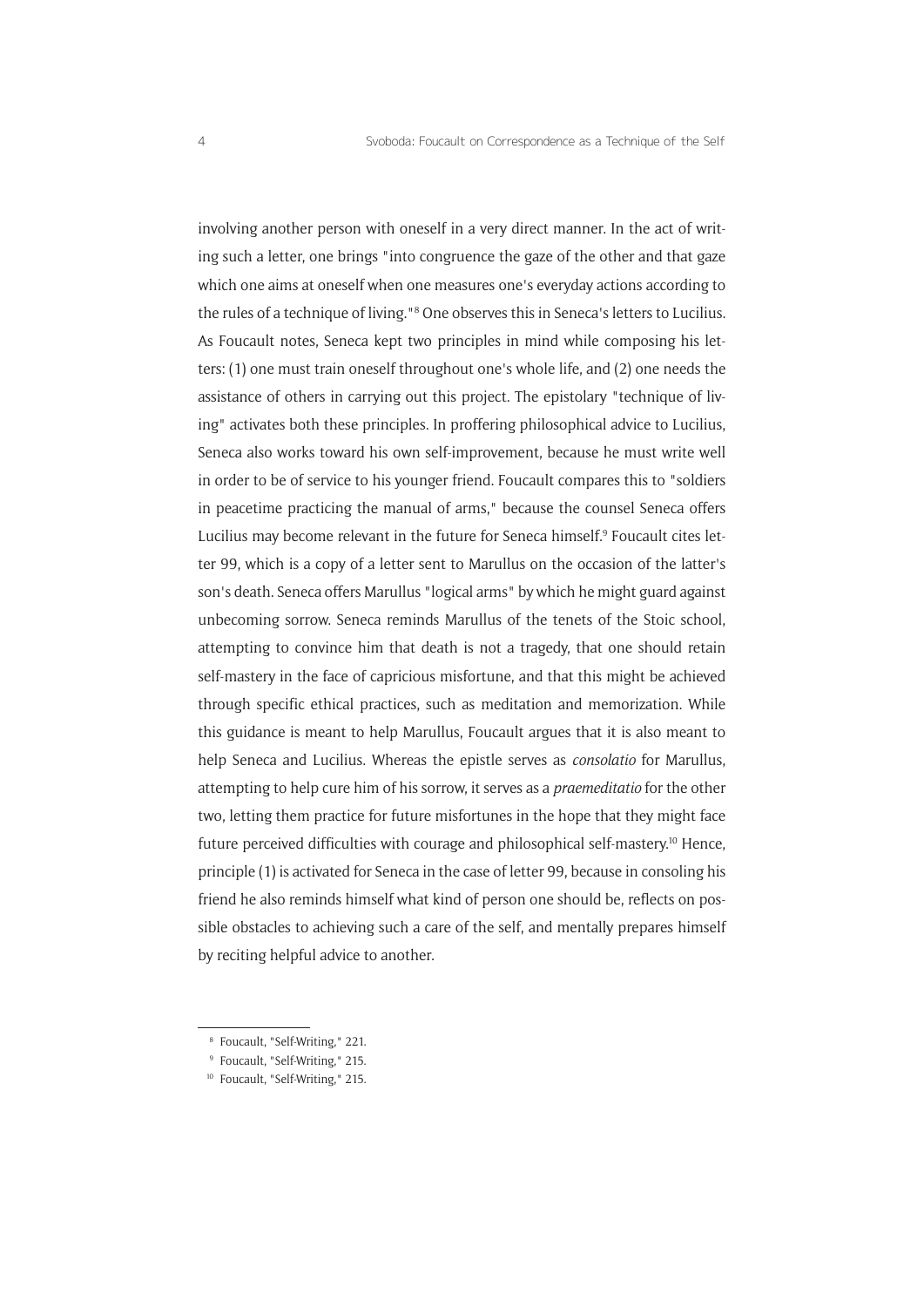But for an obvious reason, Seneca's writing of letter 99 also activated principle (2), because it required a recipient in order to be performed. Lacking an interlocutor or at least an auditor, there can be no correspondence, and the best one can do is write *hupomnemata* to oneself. While this is a worthwhile enterprise, Foucault thinks that the writing of correspondence presents an opportunity that is absent in the case of *hupomnemata* precisely because the former permits the activation of principle (2). Part of what makes writing the epistle such a serious endeavor is the fact that it is not private—it will be relied upon and scrutinized by others, so more care must be taken to offer good advice. In this regard at least, correspondence offers an advance on *hupomnemata*. Yet this difference is more than just a matter of degree. Foucault claims that epistolary self-writing "also constitutes a certain way of manifesting oneself to oneself and to others. The letter makes the writer 'present' to the one to whom he addresses it."<sup>11</sup> This presence consists of more than merely reminding the other of one's qualities and behavior, because it entails an "immediate, almost physical" manifestation of oneself. It establishes a sort of communion of the writer with her reader and with herself. Foucault again cites Seneca, who tells Lucilius that "you are revealing yourself to me" (*te mihi ostendis*) and that their written correspondence establishes "recognition."12 Foucault states that writing a letter allows one "to project oneself into view, to make one's own face appear in the other's presence." For this reason, "the letter is both a gaze that one focuses on the addressee […] and a way of offering oneself to his gaze by what one tells him about oneself." This being the case, correspondence is an intimate affair, being more than a business-like transaction of instruction. The communion between writer and reader is one of friendship, establishing a "reciprocity of the gaze and the examination."13 According to Foucault, the writer injects himself into the life of the reader. By admonishing or counseling the reader in a very personal way, the writer makes the reader perceive her "gaze." The reader's conduct becomes fair game for the observation and judgment of the writer, the former being examined by the latter's gaze. But the reverse relation also

<sup>&</sup>lt;sup>11</sup> Foucault, "Self-Writing," 216.

<sup>12</sup> Foucault, "Self-Writing," 216.

<sup>&</sup>lt;sup>13</sup> Foucault, "Self-Writing," 216.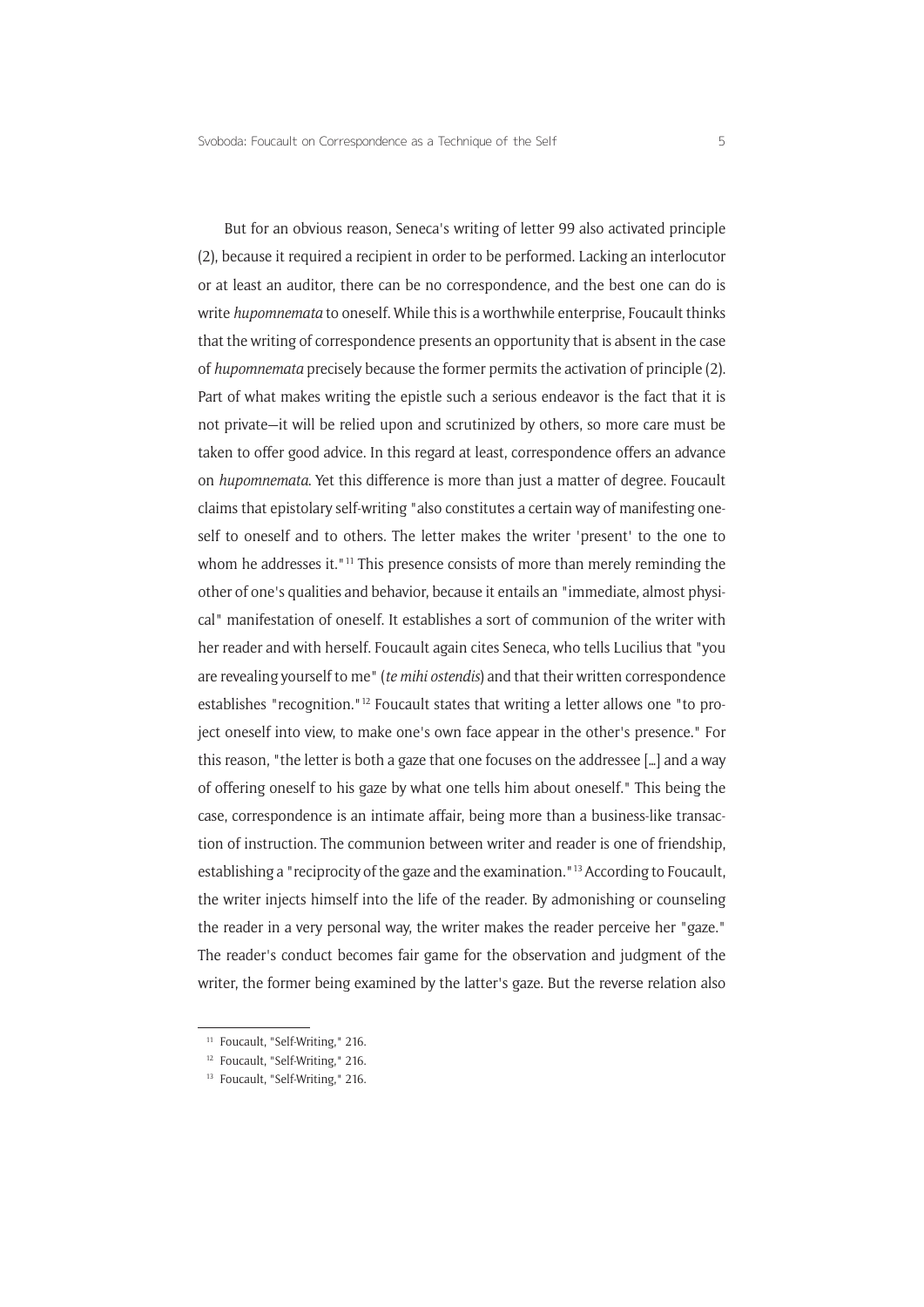holds, the writer being examined by the reader's gaze, and this is how reciprocity is maintained. Just as Seneca judges Lucilius' conduct and offers instruction on how to improve himself, so does he submit the details of his own conduct for the judgment and gaze of Lucilius. Such reciprocity must be in evidence if Seneca is to remain faithful to the two guiding principles. Since (1) self-cultivation in the *tekhne tou biou* is a lifelong process, and since (2) the help of others is necessary for making any progress in this process, one must always have friends who are seriously concerned with the care of the self. Lucilius is such a friend for Seneca. Not only does Seneca help the younger Lucilius, but Lucilius helps Seneca. The epistolary writing practiced by Seneca is performed partially for the sake of principle (1), which is made possible by Lucilius' fulfilling the necessary condition for the activation of principle (2). In a manner of speaking, Lucilius keeps Seneca honest, because no blemish in his conduct will escape the gaze of his friend, part of whose station is to provide moral support for his older companion.

At this point, a number of questions naturally arise. What kind of self were Marcus and Seneca attempting to cultivate—one based on metaphysical or ethical truths, or one based on personal preference? Why did they seek to develop this particular self—what was their purpose? Why did they think this specific type of self is better than other types—was it a matter of philosophical argument, or one of individual choice? Foucault does not provide clear answers to these questions in "Self Writing," and so they must be sought elsewhere in his late work. I will broach these questions below, suggesting that Foucault treated the care of the self as an aesthetic phenomenon that did not rely on metaphysical or ethical beliefs supposedly grounded in philosophical truth. I will close by considering the appropriateness of this interpretation as applied to the texts of Marcus Aurelius and Seneca that Foucault treats in "Self Writing."

#### **2. An Aesthetics of Existence**

In an April 1983 interview with Hubert Dreyfus and Paul Rabinow,14 Foucault reviews his current work on the second and third volumes of *The History of Sexuality*. Referring to Stoic ethical practices during the imperial period, he says the following:

<sup>&</sup>lt;sup>14</sup> For an explanatory note concerning the date and context of this interview, see Foucault, "On the Genealogy of Ethics," in *The Foucault Reader*, ed. Paul Rabinow (New York: Pantheon, 1984), 340.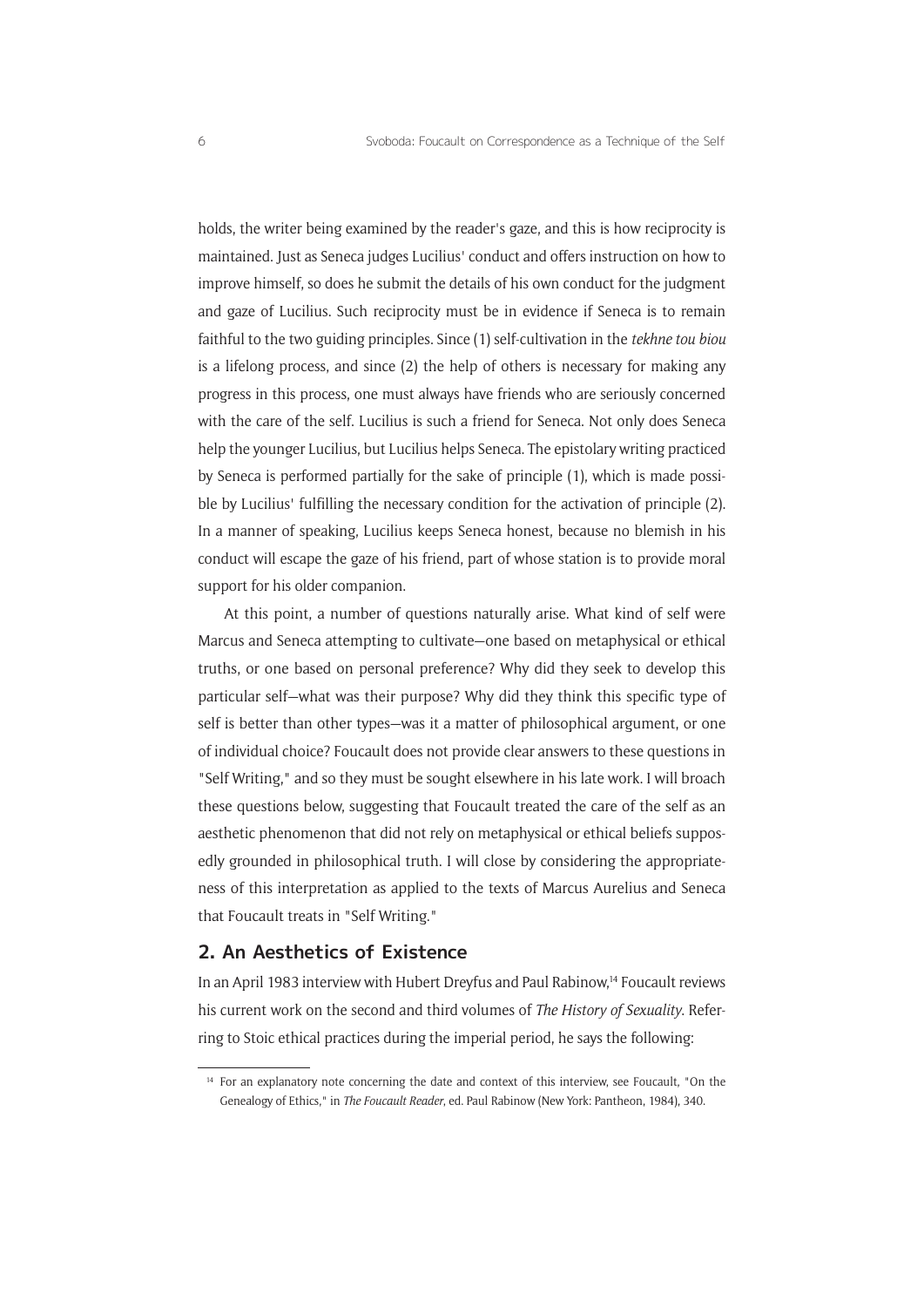[T]he principal target of this kind of ethics was an aesthetic one. First, this kind of ethics was only a problem of personal choice. Second, it was reserved for a few people in the population; it was not a question of giving a pattern of behavior for everybody. It was a personal choice for a small elite. The reason for making this choice was the will to live a beautiful life, and to leave to others memories of a beautiful existence.15

In this characterization, Stoic ethics in the first two centuries had three main components. First, it was non-normalizing. The Stoics were not interested in moralizing their contemporaries, of persuading them to adopt Stoic ways. On the contrary, such adoption was an affair of the individual, a matter of "personal choice." Second, its goal was of an aesthetic nature. There is no attempt to obey universal rules of morality, nor is this ethics grounded in metaphysical principles. The individual is free to pursue that life she deems most beautiful. Third, this ethics appeals only to a small number of people. This component is related to the first: lacking normalization, there is no reason why the population at large should esteem Stoic ethics. Only those cultivated enough to want to beautify their own lives will be interested in pursuing the Stoic *tekhne tou biou*. Later in the same interview, Foucault reinforces this characterization, focusing on a specific Stoic practice:

Sexual austerity in Greek society was a trend or movement coming from very cultivated people in order to give to their life much more intensity, much more beauty. In a way, it's the same in the twentieth century when people, in order to get a more beautiful life, tried to get rid of all the sexual repression of their society, of their childhood. Gide in Greece would have been an austere philosopher.16

Again, the Greco-Roman art of living was an aesthetic project that privileged the individual self. One practiced it for the sake of achieving a life of "intensity"

<sup>15</sup> Foucault, "On the Genealogy of Ethics," in *Ethics*, 254.

<sup>&</sup>lt;sup>16</sup> Foucault, *Ethics*, 261. Foucault says "Greek society," but it is fair to extend his comments to the Roman Stoics of the imperial period, both because Foucault directly references Epictetus in this regard and because he has already stated on page 254 that the Roman Stoics were practicing this type of ethics.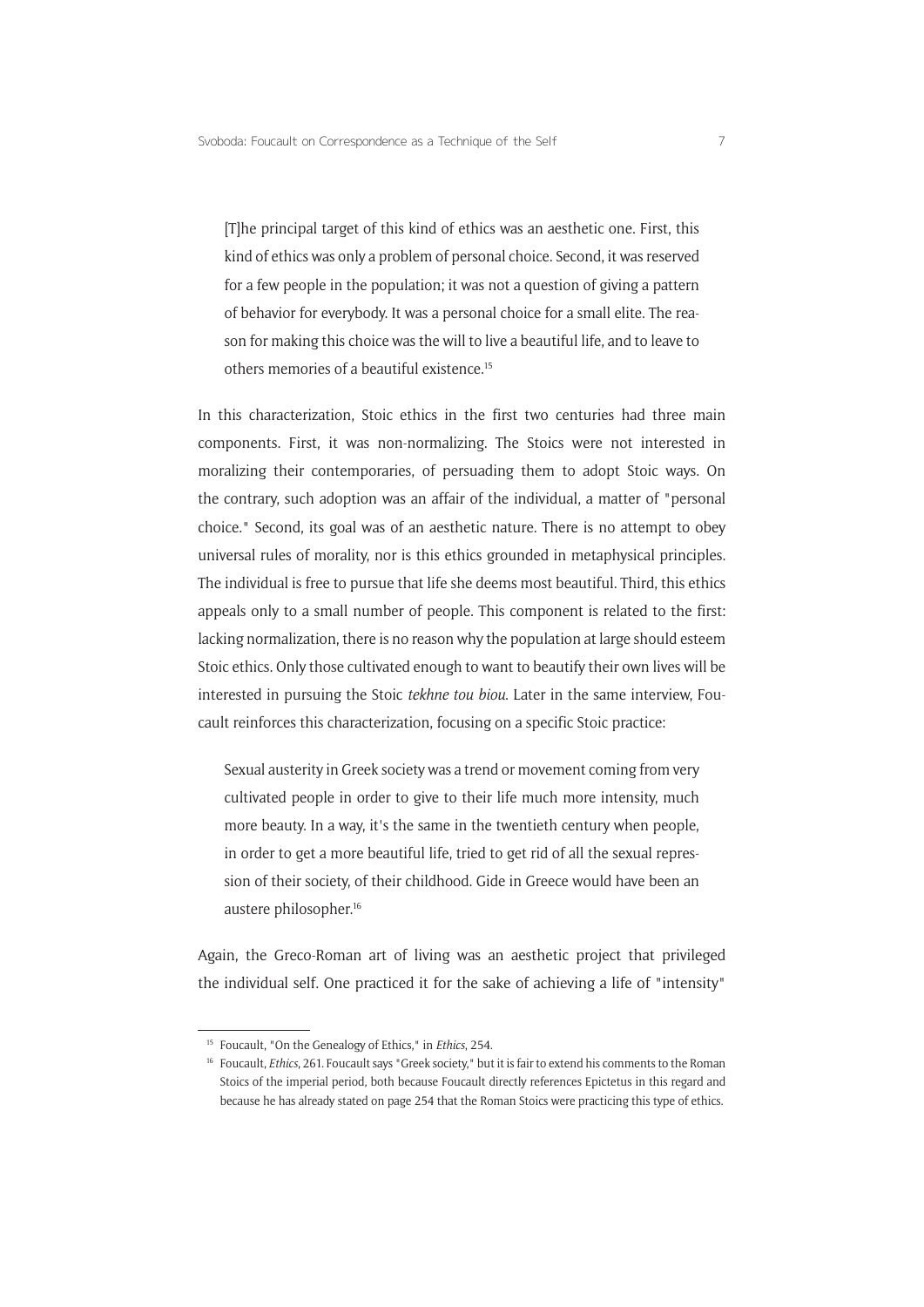and "more beauty," not for the sake of honoring moral or metaphysical dictates. The comparison to twentieth century attempts to overcome sexual repression is interesting, because it highlights Foucault's central claim that Stoic ethics was concerned much more with style than with content. On this reading, Epictetus recommended abstinence from sexual activity not because such activity is somehow wrong, but rather because such abstinence is his preferred way of achieving beauty and intensity. Gide recommended the opposite activity for the same reason: engaging in sexual activity was a means of cultivating for oneself a life of increased beauty and intensity. The difference between Epictetus and Gide is a matter of context and preference. Given their unique preferences and cultural contexts, their apparently opposed ethical recommendations are both in accord with the same principle, namely the desire to beautify the self.

This interpretation of Greco-Roman ethics is not unique to this particular interview.17 In an even later interview, published in May 1984,18 Foucault states that he wanted to think the ancient *tekhne tou biou* "in the same form in which its contemporaries had reflected upon it, to wit, in the form of an art of existence […]. It was a matter of knowing how to govern one's life in order to give it the most beautiful form possible [...]."<sup>19</sup> This aesthetic interpretation agrees with the one given a year earlier in the Dreyfus-Rabinow interview. Both interviews are retrospective, with Foucault commenting on his recent work on the care of the self. This being the case, it seems fair to assume that "Self Writing" was composed under the same aesthetic interpretation, since it was originally published in February 1983, $20$  just two months before the Dreyfus-Rabinow interview. Since Foucault claims in April 1983 and May 1984 that his recent work approached Greco-Roman ethics as an affair of personal choice in which one tried to live a beautiful life, I will treat the February 1983 "*L'ecriture de soi*" article as being susceptible to this same approach. This will

<sup>17</sup> See, for example, Foucault, *The Courage of Truth*, trans. Graham Burchell (London: Palgrave Macmillan, 2011).

<sup>&</sup>lt;sup>18</sup> See Foucault, *Foucault Live*, ed. Sylvere Lotringer (New York: Semiotext(e), 1996), 478.

<sup>19</sup> Foucault, "The Concern for Truth," in *Foucault Live*, trans. John Johnston, 458.

<sup>20</sup> See Foucault, "L'ecriture de soi," *Corps ecrit* 5 (1983): 3–23.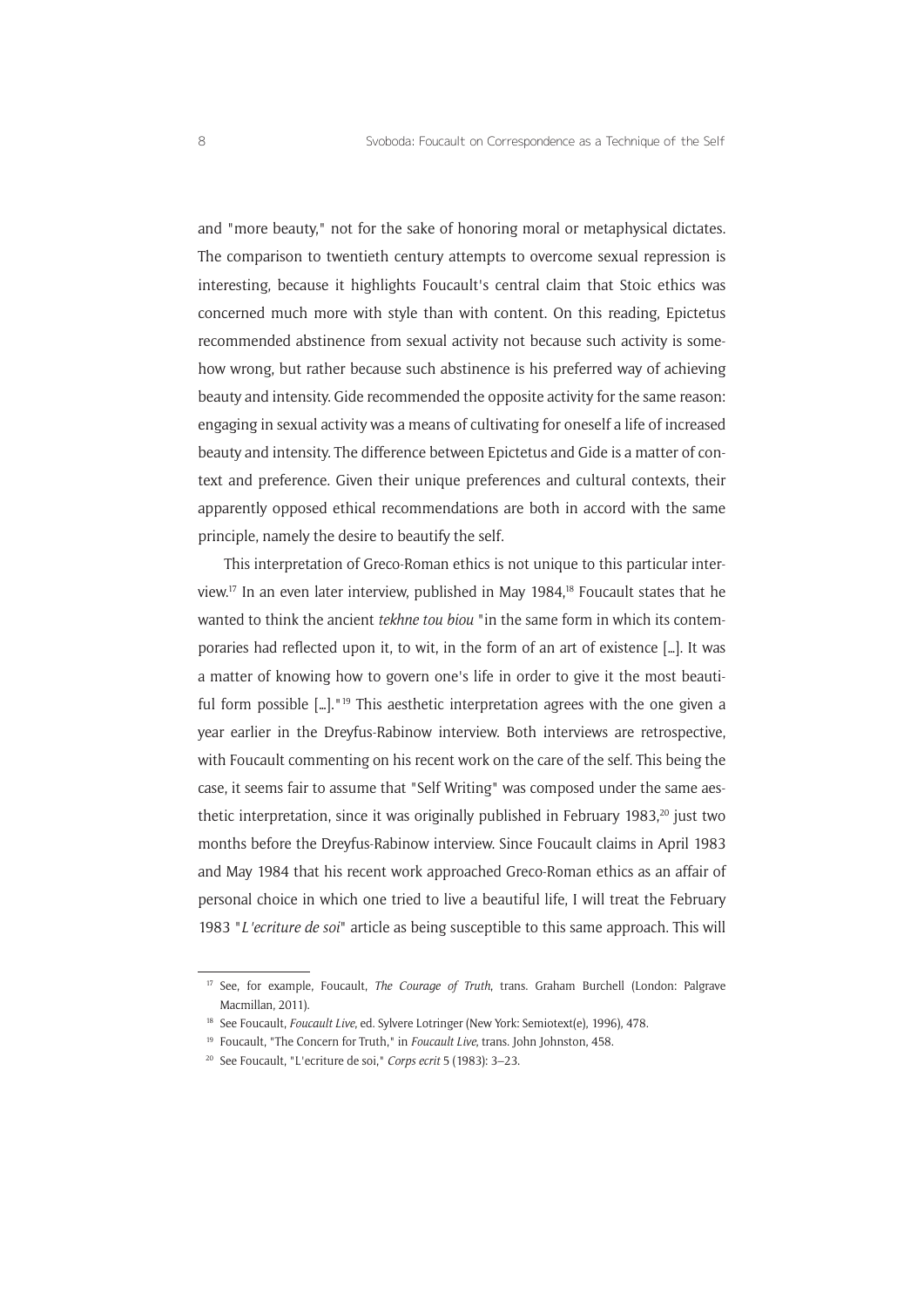facilitate a more robust understanding of "Self Writing," because it will bear out some of the nascent elements that inform the overt parts of Foucault's interpretation of the correspondence of Marcus Aurelius and Seneca.

It may be helpful to note two readers of Foucault who seem to agree that he interpreted Greco-Roman ethics on an aesthetic model. In a chapter of *Philosophy as a Way of Life*, Pierre Hadot offers the following critique of Foucault's approach to ancient ethics:

What I am afraid of is that, by focusing his interpretation too exclusively on the culture of the self, the care of the self, and conversion toward the self more generally, by defining his ethical model as an aesthetics of existence— M. Foucault is propounding a culture of the self that is *too* aesthetic. In other words, this may be a new form of Dandyism, late twentieth-century style.<sup>21</sup>

Arnold Davidson largely agrees with Hadot, although he is more sympathetic to Foucault's project. He claims that Foucault fails to appreciate the normalizing and prohibitive moral elements in the Epicurean and Stoic schools. Although this is a mistake, it

is *a defect of interpretation, not of conceptualization*. Foucault's conceptualization of ethics as the self's relationship to itself provides us with a framework of enormous depth and subtlety, and it is this framework […] that allows us to grasp aspects of ancient thought that would otherwise remain occluded.<sup>22</sup>

On Davidson's understanding, Foucault mischaracterizes philosophers like Epictetus, because he fails to see that the latter was operating within an ethicometaphysical framework that neither encouraged nor permitted individual aes-

<sup>21</sup> Hadot, *Way of Life*, 211.

<sup>&</sup>lt;sup>22</sup> Arnold Davidson, "Ethics as Ascetics: Foucault, the History of Ethics, and Ancient Thought," in *The Cambridge Companion to Foucault*, ed. Gary Gutting (Cambridge: Cambridge University Press, 1994), 122.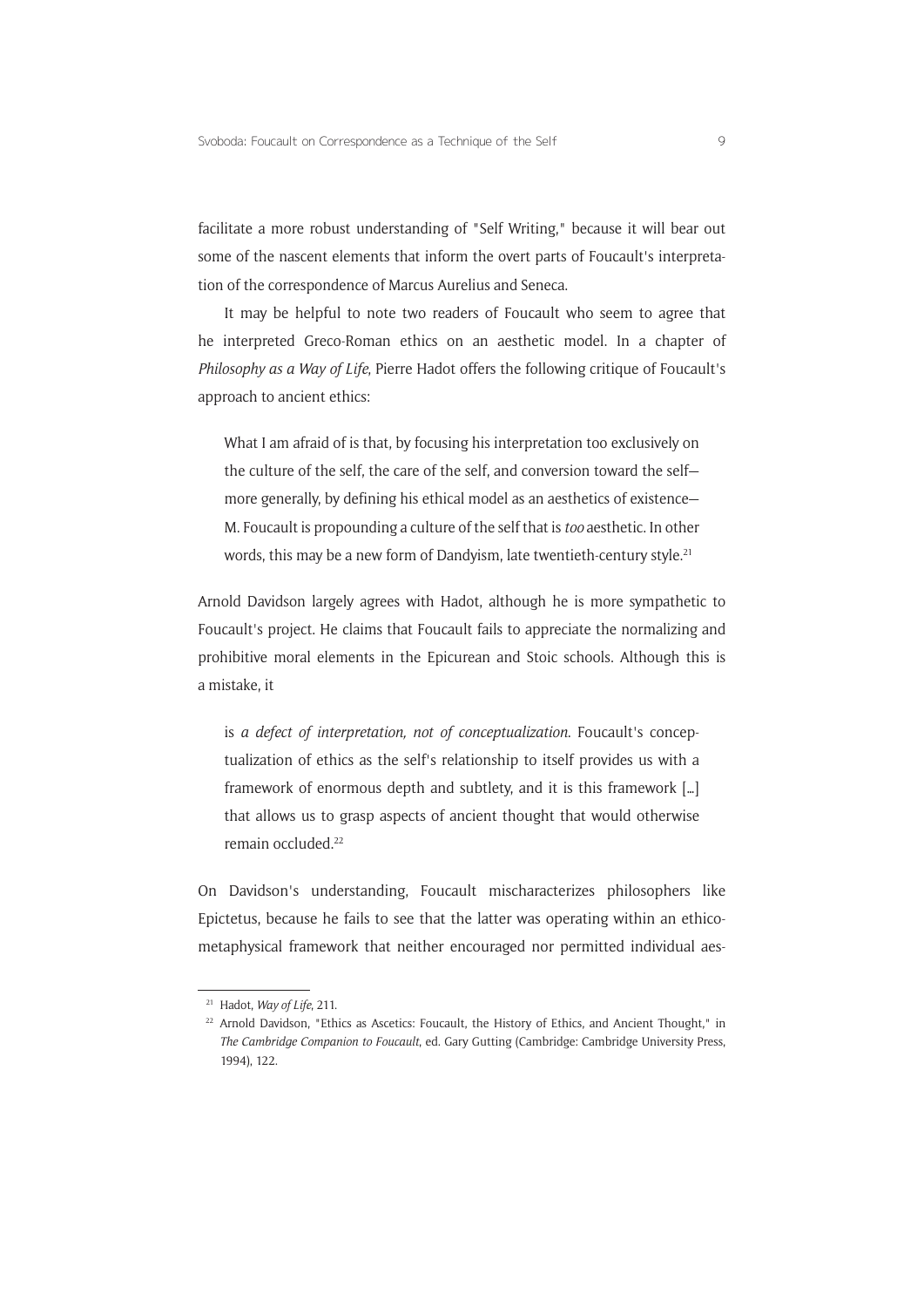theticism. On the contrary, as Hadot points out, "the goal of Stoic exercises is to go beyond the self, and think and act in unison with universal reason."23 Both Hadot and Davidson might protest that Gide, for example, had little in common with Epictetus, the latter of whom was attempting not primarily to intensify and beautify his life but rather to live in accordance with universal reason, a goal towards which everyone ought to strive. Although Davidson thinks Foucault provides an extremely interesting "framework" that might highlight neglected aspects of ancient thought, he over-emphasizes the role of individual choice and aestheticism in Greco-Roman ethics. Although Hadot and Davidson provide interesting commentary about this problem they see in Foucault, I am not at present concerned to evaluate whether an aesthetic interpretation of ancient ethics is appropriate. I only want to borrow from Davidson and Hadot to support my contention that "Self Writing" was composed under the belief that Marcus Aurelius and Seneca were pursuing the aesthetic project of beautifying and cultivating their selves. Both Hadot and Davidson understand the whole of Foucault's interpretation of Greco-Roman ethics to be an aesthetic one. The former even levels this charge against the construal of *hupomnemata* in "Self Writing," although Hadot does not consider the section of that article that deals with correspondence. Interestingly, Hadot does not reference any of Foucault's interviews, where the aesthetic interpretation is most explicitly advanced. Confining himself to *The Care of the Self* and the first half of "Self Writing," Hadot still detects Foucault treating Seneca and those like him as aestheticians. I turn now to a consideration of "Self Writing," showing that Foucault does indeed treat correspondence as part of a larger aesthetic project. To be fair, one might question Hadot's critique of Foucault, but I will argue that Foucault fails to appreciate the nature of the project pursued by Seneca and Marcus Aurelius, which he misdiagnoses as an aesthetic self-beautification.<sup>24</sup>

<sup>23</sup> Hadot, *Way of Life*, 207.

<sup>&</sup>lt;sup>24</sup> For a somewhat more sympathetic interpretation of Foucault than that offered by Hadot or Davidson, see Alexander Nehamas, *The Art of Living* (Berkeley: University of California Press, 1998), chapter six.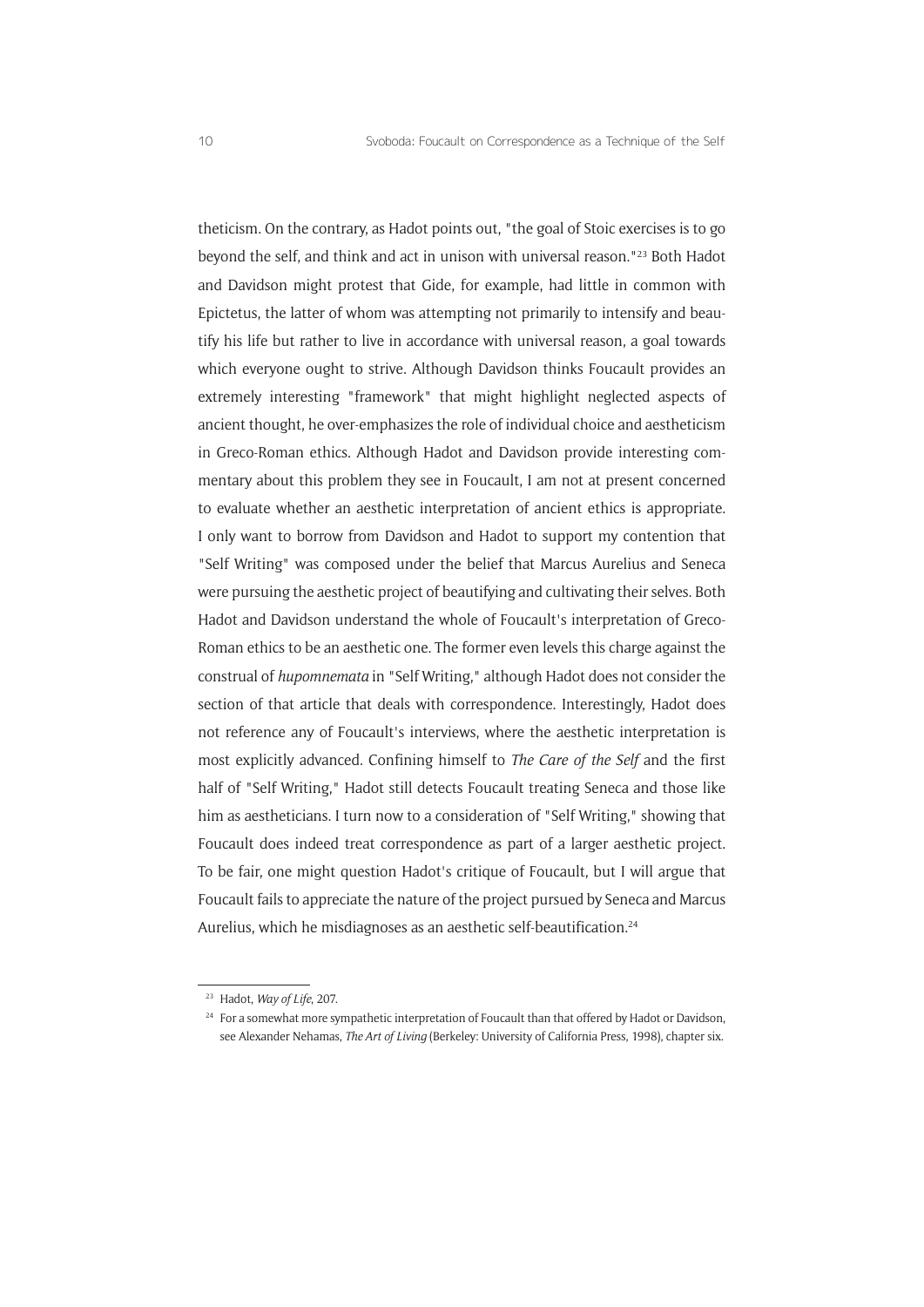#### **3. Two Poles of Correspondence**

Foucault claims that correspondence in the spirit of the care of the self represents a major advance in the "cultivation of the self" not to be found in the composition of *hupomnemata*. While the latter attempt to unify various bits of discourse gleaned from others, the exchange of "soul service" in the former is concerned to provide an "account of one's relation to oneself." While the letters written by Cicero and his like had the aim of "accounting for oneself as a subject of action […] in connection with friends and enemies, fortunate and unfortunate events," the letters of Seneca and Marcus Aurelius seem to concentrate on the self for its own sake, seeking to produce a particular kind of self-relation. One already detects some aestheticism here. As Hadot notes, Foucault places special emphasis on the self in his analysis of Greco-Roman ethics, and this for Hadot is already to miss the point. In addition, Foucault sees two "poles" in this practice, the "interference of soul and body" and leisure activity.<sup>25</sup> The first pole distinguishes Marcus and Seneca from Cicero by focusing on "impressions" rather than "actions." According to Foucault, Cicero's primary purpose in his correspondence was to constitute himself as a suitable subject for action, while the primary purpose of the later writers was to control, form, and cultivate their passions for the sake of manufacturing a desired type of self. The former privileges action, the latter privileges what might be called the interior life of the self. As for the second pole, leisure is required for the cultivation of the self, because one needs peace, time, and serenity to examine one's "impressions" or passions, to judge them as good or bad, and to pursue "techniques of the self" meant to organize those passions into the self that is desired. While leisure is not absent from Cicero, it is at best an assistant to action, the aim of rest always being to rehabilitate one for future activity.

The first pole is instanced in Seneca's letter 78 to Lucilius, in which Seneca extols the uses of sickness and relates a serious illness that plagued him in youth. According to Foucault, Seneca was cured from this sickness by the "remedies of the

<sup>25</sup> Foucault, *Ethics*, 217.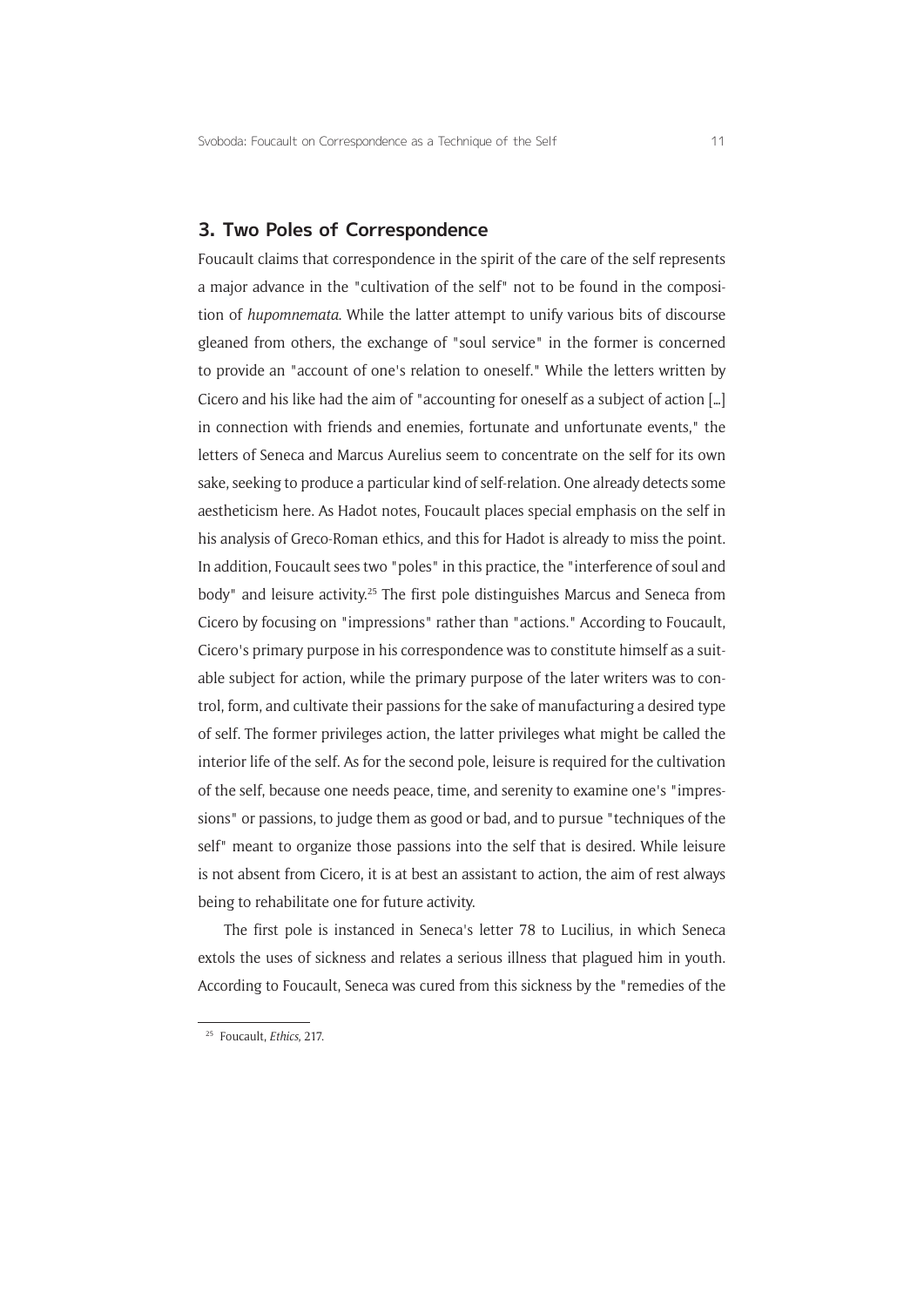soul." An "interference of soul and body," illness provides an opportunity to practice self-control, to cultivate one's "impressions" in the face of suffering. The soul or self is what matters, but it must be able to deal effectively with the difficulties produced by the body. In Seneca's case, he was assisted in this by his friends, who helped him through the illness with encouragement and edification. This is another example of the importance of principle (2), i.e. that progress in the care of the self requires the help of others. With their help, Seneca was able to overcome the "moral crisis" occasioned by his illness. On Foucault's interpretation, the real problem was this crisis itself, not the physical malady that facilitated it. On this reading, Seneca's main concern was not to overcome his bodily sickness but rather to develop a self-relation that could maintain desirable "impressions" in the face of suffering, both present and future. He cites this example from his youth to encourage Lucilius in the same manner that Seneca was encouraged by his friends. Suffering always provides one the opportunity to test and improve oneself, to try the limits of the self developed so far and to strengthen one's defenses against possible "interference" of the soul produced by the body.

There is no mention here of what Hadot calls "universal reason," the principle with which the Stoics strove to be in accord. As a member of that school, one would expect Seneca to have been deeply concerned with this principle. In fact, one sees this in his epistles to Lucilius: "What Good, then, lies within you? Perfect reason."26 Hadot renders this "*perfecta ratio*" as "divine reason," claiming that it is the same cosmic *ratio* that figures like Marcus Aurelius and Epictetus held in such high regard.27 Although Seneca speaks of this *ratio* being "within you" (*in te*), and this might seem to suggest the interiorization and relation of the self with itself that Foucault emphasizes, Seneca is very far from endorsing or even permitting an aesthetics of existence that stresses beauty. On the contrary, Seneca asks, "Why cultivate your beauty? After all your efforts, dumb animals surpass you in comeliness. […] Are you not willing to abandon all these details […] and come back to the

<sup>26</sup> Seneca, *Ad Lucilium Epistulae Morales, Volume 3*, trans. Richard Gummere (Cambridge: Loeb Classical Library, 1917), 448f.

<sup>27</sup> Hadot, *Way of Life*, 207.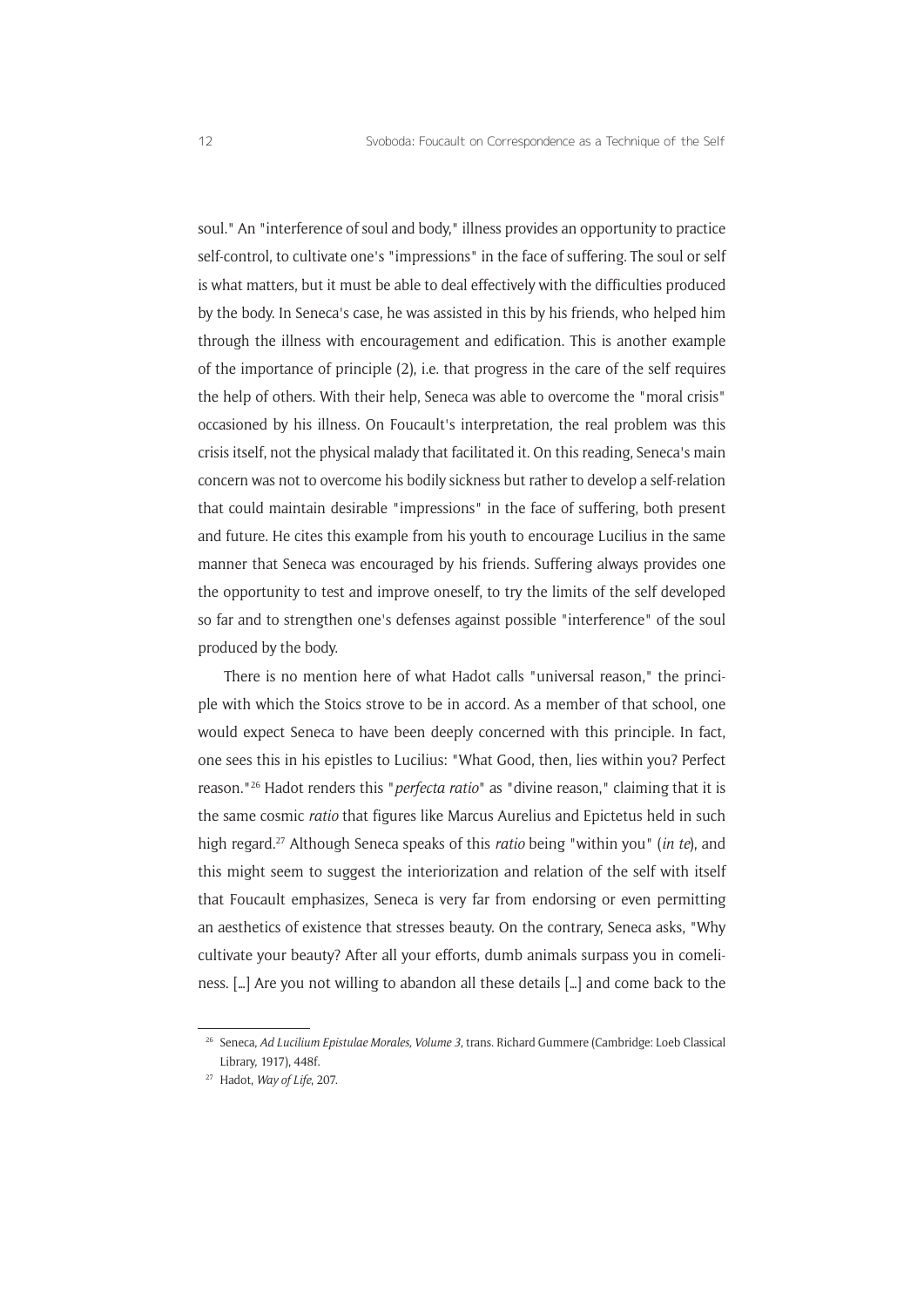Good that is really yours?"28 To be fair, the beauty or "*forma*" Seneca dismisses is one of physical appearance only, and the beauty Foucault says was sought by Seneca includes much more than this. Nonetheless, Seneca encourages Lucilius to pursue the good (*bonus*), not the beautiful, and although he says that "joy" (*gaudium*) will result from this, it is a joy "born of reason" alone. Whether or not Hadot is correct in identifying Seneca's *ratio* with that of Epictetus, it seems clear that this is not an aesthetic affair. There is no mention of wanting to cultivate a beautiful life, nor of wanting to leave beautiful memories to posterity. Still, Foucault is right that Seneca was concerned with the "interference" of soul and body, striving to control and organize his passions in such a way that the life of the soul should be unencumbered by the distractions of the body. Even in great bodily pain, says Seneca in letter 23, "a high-minded and sensible man divorces soul from body, and dwells much with the better or divine part, and only as far as he must with this complaining and frail portion."29 Attending to one's body only so far as is necessary, one focuses primarily on the soul (*animus*). But what is Seneca's purpose in regimenting his passions? Relying on the interviews he gave shortly after publishing "Self Writing," Foucault would seem to suggest that Seneca sought to cultivate his soul for the sake of attaining some sort of aesthetic edification. But Seneca himself would have it otherwise. As he writes to his younger friend, the aim in divorcing body from soul is to put one's stock in *ratio*, to take all joy in the goods of *ratio* alone. As Hadot argues, this is the universal *ratio* with which the Stoics thought one ought to be in accord, and this is quite different from an aesthetics of existence.

The second pole of correspondence as a technique of the self, the importance of leisure, is instanced by the meticulous, often banal accounts of daily that are given throughout the correspondence of Seneca and Marcus. The point of this practice, Foucault says, is to testify "not to the importance of an activity but to the quality of a mode of being."30 It matters little whether one has performed any noteworthy action on a given day, so long as one has maintained his cultivated self

<sup>28</sup> Seneca, *Epistulae 3*, 448f.

<sup>29</sup> Seneca, *Epistulae 2*, 186f.

<sup>30</sup> Foucault, *Ethics*, 218.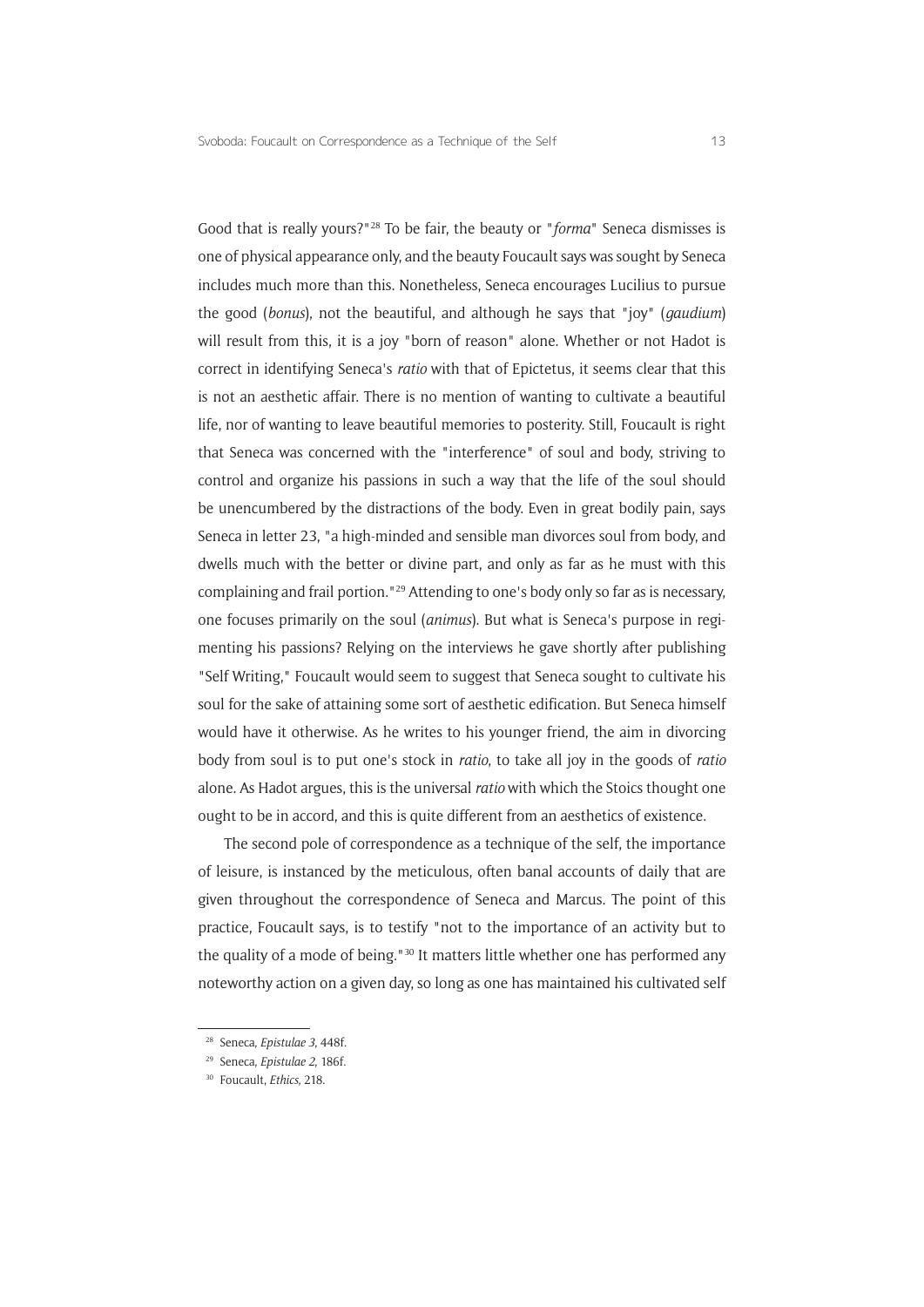securely against the caprices and dangers of the world that threaten the it. Lucilius requests that Seneca send him reports of his daily life, and the latter obliges with an accounts of walking, eating meager meals, reflecting on philosophical texts, bathing, etc. The commonplace day in which nothing out of the ordinary occurs is valuable because, as Foucault notes, "nothing has happened which might have diverted him from the only thing that is important for him: to attend to himself."31 This, of course, recalls Foucault's earlier point that the correspondence of Seneca, unlike that of Cicero, was not concerned with readying oneself for action—on the contrary, it was focused on the self and it passions. Hence, leisure is of paramount value. Free from the responsibilities, temptations, and disappointments of the world of action, one is able to focus chiefly on maintaining and improving oneself. Further, the practice of recounting one's day to a correspondent allows one to practice an examination of conscience in written, semi-public form. This review of one's day has a precedent in the Pythagorean, Stoic, and Epicurean traditions, but it did not usually take a written form. Its purpose was "constituting oneself as an 'inspector of oneself,' and hence of gauging the common faults, and of reactivating the rules of behavior that one must always bear in mind." In written form, it benefits both the writer and the reader—not only does the "self-inspector" improve herself through evaluation, but the reader is provided with an exemplar in the art of living. This self-examination offers a chronicle of "correct or incorrect actions, of the regimen observed, of the physical or mental exercises in which one engaged."32 The reader can learn both from the successes and failures of the writer, once again activating principles (1) and (2). Foucault gives a long citation from a letter of Marcus Aurelius to his master, Fronto, in which the former recounts the events of the previous day: rising from bed, gargling, reading, writing, attending a sacrifice, eating, working at grape-gathering, conversing with his mother, mentally reviewing the events of the day, and finally going to bed. The minute details are important for Foucault, because they indicate a privileging of one's "mode

<sup>31</sup> Foucault, *Ethics*, 219.

<sup>32</sup> Foucault, *Ethics*, 219.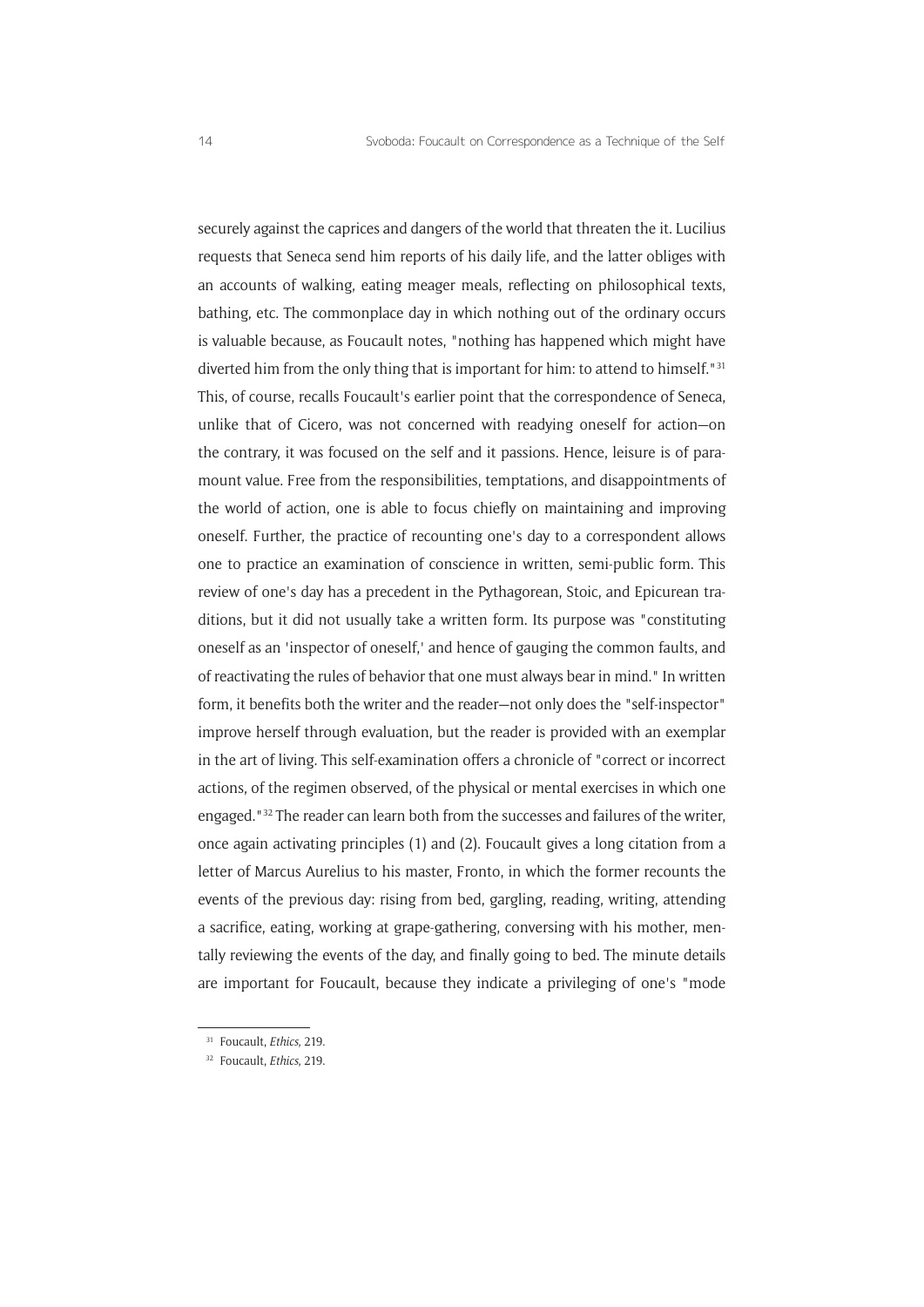of being" over the type of actions one performs. Marcus' mental review of the events of the day, in which they are evaluated and considered vis-à-vis the desired "mode of being," are the next morning transcribed in a letter to his philosophical instructor. Foucault claims that this practice, in both its mental and written forms, was a central "technique of the self" for those who pursued the *tekhne tou biou* through correspondence. As Foucault concludes, the self-writing in correspondence was "a matter of bringing into congruence the gaze of the other and that gaze which one aims at oneself when one measures one's everyday actions according to the rules of a technique of living."<sup>33</sup> Principles (1) and (2), the need to train oneself throughout one's entire life and the requirement of others for the success of this training, occupy places of extreme importance in writing the self.

This again prompts the question of *why* Seneca and Marcus pursued this practice. It is true enough that they sought a "mode of being" rather than a life of action, that they recommended leisure for this purpose, and that principles (1) and (2) were of central importance—but what was their ultimate goal? As I have framed the question so far, did they want to pursue beauty or reason? To answer this question from Foucault's side, one must again read information from his interviews into the text. For Foucault, Marcus examined his conscience, gave detailed reports of his daily thoughts and actions, valued leisure, tried to cultivate himself with the help of others throughout his life, and strove towards a particular "mode of being" all because he wanted to beautify his life and leave beautiful memories to others. To achieve a "mode of being" through strenuous, sophisticated cultivation of the self is principally an aesthetic pursuit, the aim being an increase in the intensity and beauty of one's existence. Is this an appropriate portrayal? As with the first pole, the extant writings of Marcus seem to contradict Foucault's interpretation. In his *Meditations*, Marcus praises Apollonius for teaching him "to look to nothing else, even for a little while, except reason."<sup>34</sup> Elsewhere in the same text, he

<sup>33</sup> Foucault, *Ethics*, 221.

<sup>34</sup> Marcus Aurelius, *Meditations*, trans. A. S. L. Farquharson (Dutton, New York: Everyman's Library, 1965), 1 (1.8).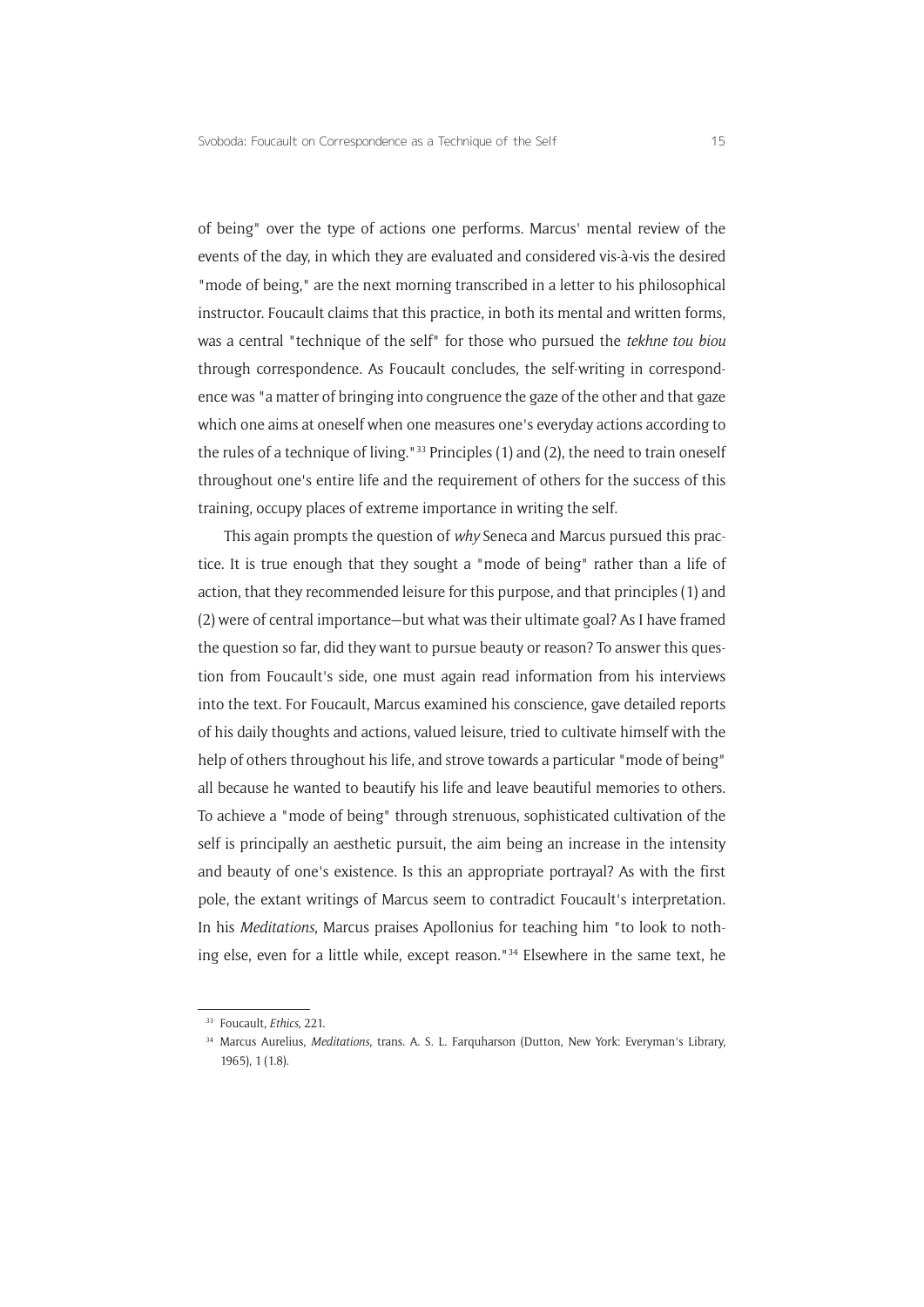writes the following: "The properties of the *rational* soul: it is conscious of itself, it moulds itself, makes of itself whatever it will, the fruit which it bears it gathers itself […] it achieves its proper end, wherever the close of life comes upon it."35 The soul is rational for Marcus, and although it cultivates itself, it does so for the sake of a "proper end." Since one should "look to nothing else […] except reason," the "proper end" of the rational soul is accordance with reason, not pursuit of self-beautification. If this is not enough, Marcus also claims, "The matter of the Whole is docile and adaptable, and the Reason that controls it has in its own nature no ground to create evil […] and all things come into being and are accomplished according to it."36 More than just a property of the human soul, reason is a metaphysical principle that governs the universe, and this makes Marcus' injunction that one should rely on reason and nothing else all the more salient. To live in harmony with reason is therefore of imperative importance, not just an aesthetic project or a non-normalizing dalliance of elites. The text of the *Meditations* thus seems to support Hadot's claim that Marcus, like the rest of the Stoics, tried "to go beyond the self, and think and act in unison with universal reason."37 This being the case, it does not seem appropriate to treat Marcus' correspondence with Fronto as an aesthetic venture, as the subtext of Foucault's article does. It is true that by chronicling his daily thoughts and actions Marcus sought to achieve a "mode of being," but this mode is rational rather than aesthetic, concerned as it is with living according to right reason than with realizing some form of the beautiful. "Self Writing" does not directly claim that it is the latter, but Foucault's commentary on his work makes it clear that this was his intention. This would explain the excessive emphasis Foucault places on the self throughout "Self Writing," whereas Hadot stresses the transcendence of the self for the sake of universal reason. Although, as Davidson suggests, Foucault has conducted an interesting study that throws fresh light on some neglected aspects of ancient thought (the *tekhne tou biou* itself, for

<sup>35</sup> Aurelius, *Meditations*, 72 (11.1). Emphasis mine.

<sup>36</sup> Aurelius, *Meditations*, 31 (6.1).

<sup>37</sup> Hadot, *Way of Life*, 207.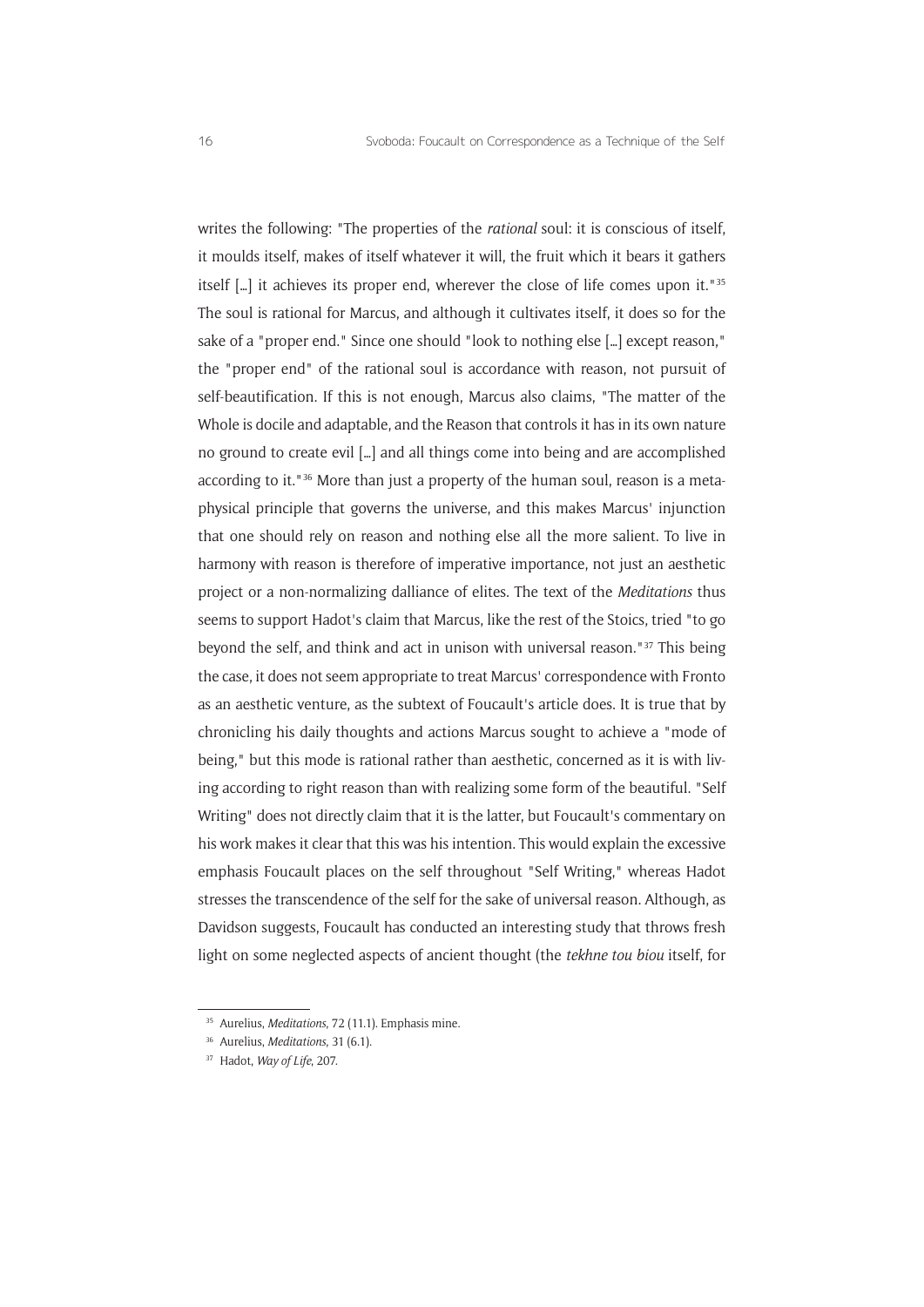instance), he misses the spirit of Stoic correspondence, which was meant by its practitioners as a method of improving one's relationship with universal reason.

It might be objected that it is inappropriate to read material from Foucault's interviews back into a particular article, because the article itself does not directly claim that Marcus and Seneca were engaged in self-beautification and should therefore be left to stand on its own merits. In response, I would point out that Foucault does not tell the reader in "Self Writing" why it is that these Stoics of the imperial period pursued the practice of self-writing. He usefully and skillfully elaborates the details of that practice by, e.g., delineating principles (1) and (2), noting the importance of a "mode of being," and emphasizing the two poles of soulbody interference and leisure. This undertaking is quite appropriate, and it helps one understand *what* Marcus and Seneca were doing, but it does not answer *why* they practiced self-writing, and this is an important question. There is an enormous difference between writing epistles for the sake of beautifying one's life and doing so to be in accordance with universal reason. The former is a non-normalizing and personal engagement, whereas the latter has imperative force for everyone. The difference is essentially that between living a particular kind of life because one finds it beautiful and living a particular kind of life because it is enjoined by the very nature of the universe. Since Foucault does not tell us in "Self Writing" which is the case, one must attempt to find the answer elsewhere in his work. I have argued above that the 1983 and 1984 interviews present admissible evidence for evaluating "Self Writing," because they were conducted immediately after the publication of "*L'ecriture de soi*" and, by Foucault's own admission, applied directly to the recent work on Greco-Roman ethics that encompassed that article. Since the interviews clearly state that Foucault believed the care of the self of the imperial period to be an aesthetic affair, it is appropriate to read his treatment of Marcus' and Seneca's correspondence as subject to that belief.

I have tried to show that this aesthetic reading of late Stoic correspondence is inappropriate, or at least that it clashes severely with what Seneca and Marcus thought they themselves were doing. If one wishes to understand these figures on their own terms, one is better off not adopting Foucault's aesthetic interpretation.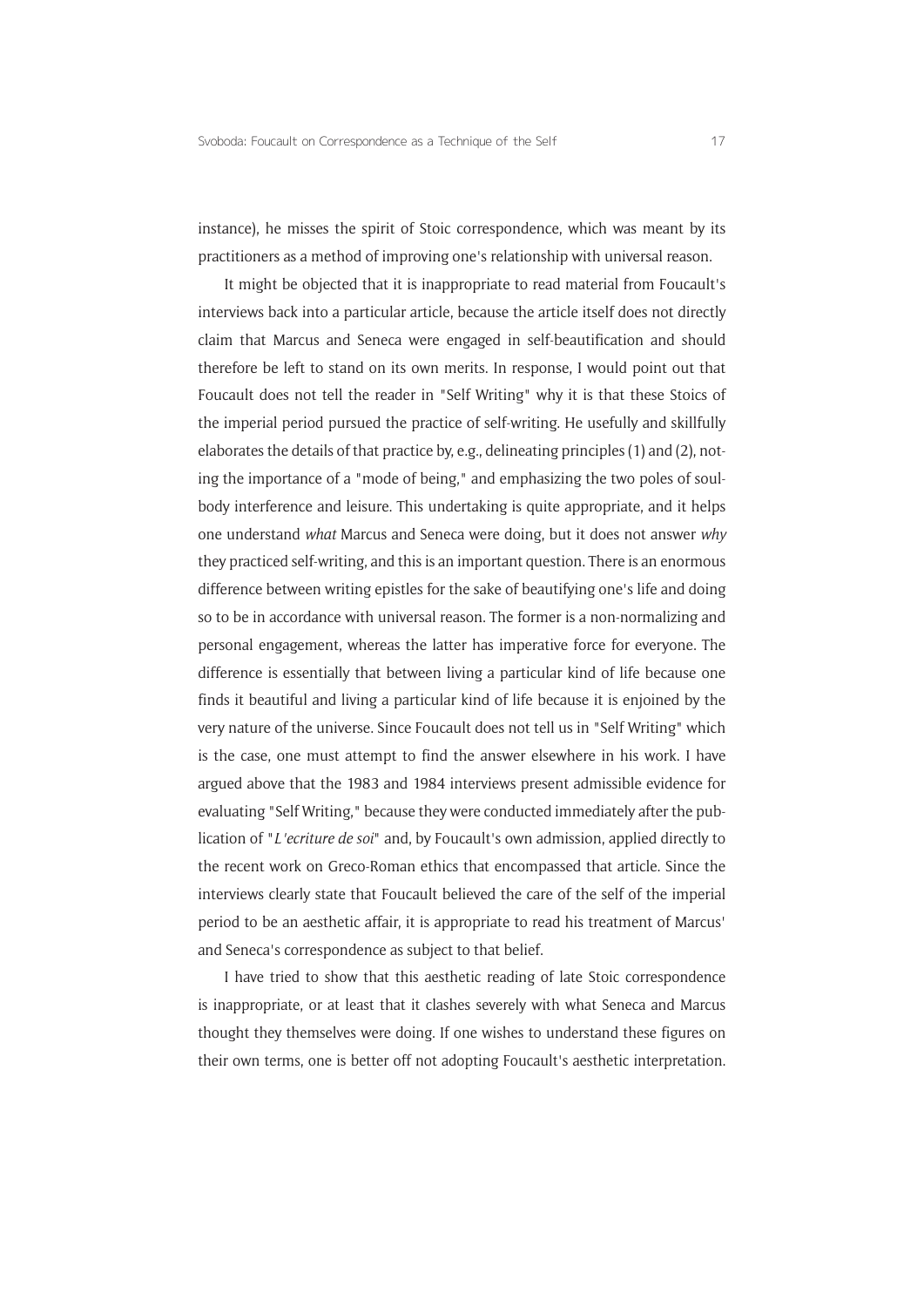Nonetheless, it is helpful to remember Davidson's comment that Foucault's misreading "is a defect of interpretation, not of conceptualization."38 Foucault has offered a detailed report of the techniques and nuances of the Greco-Roman art of living. Despite its shortcoming, the meticulous attention he has given to the overlooked *tekhne tou biou* in ancient ethics is an important step towards understanding and appreciating this interesting tradition.

#### **References**

Aurelius, Marcus. *Meditations*. Translated by A. S. L. Farquharson. Dutton, New York: Everyman's Library, 1965.

- Davidson, Arnold. "Ethics as Ascetics: Foucault, the History of Ethics, and Ancient Thought." In *The Cambridge Companion to Foucault*. Edited by Gary Gutting. Cambridge: Cambridge University Press, 1994. DOI: [https://doi.](https://doi.org/10.1017/CCOL9780521403320.007) [org/10.1017/CCOL9780521403320.007](https://doi.org/10.1017/CCOL9780521403320.007)
- Foucault, Michel. *Ethics: Subjectivity and Truth*. Translated by Robert Hurley et al. Edited by Paul Rabinow. New York: The New Press, 1997.
- Foucault, Michel. *Fearless Speech*. Translated by Joseph Pearson. Cambridge, MA: MIT Press, 2001.
- Foucault, Michel. *Foucault Live*. Edited by Sylvere Lotringer. New York: Semiotext(e), 1996.
- Foucault, Michel. "L'ecriture de soi." *Corps ecrit* 5 (1983): 3–23.
- Foucault, Michel. *The Courage of Truth*. Translated by Graham Burchell. Edited by Frederic Gros. London: Palgrave Macmillan, 2011.
- Foucault, Michel. *The Foucault Reader*. Edited by Paul Rabinow. New York: Pantheon, 1984.
- Foucault, Michel. *The Hermeneutics of the Subject*. Translated by Graham Burchell. Edited by Frederic Gros. London: Palgrave Macmillan, 2005.
- Foucault, Michel. *The History of Sexuality, Volume 2: The Use of Pleasure*. Translated by Robert Hurley. New York: Random House, 1985.

<sup>&</sup>lt;sup>38</sup> Davidson, "Ethics as Ascetics," 122.